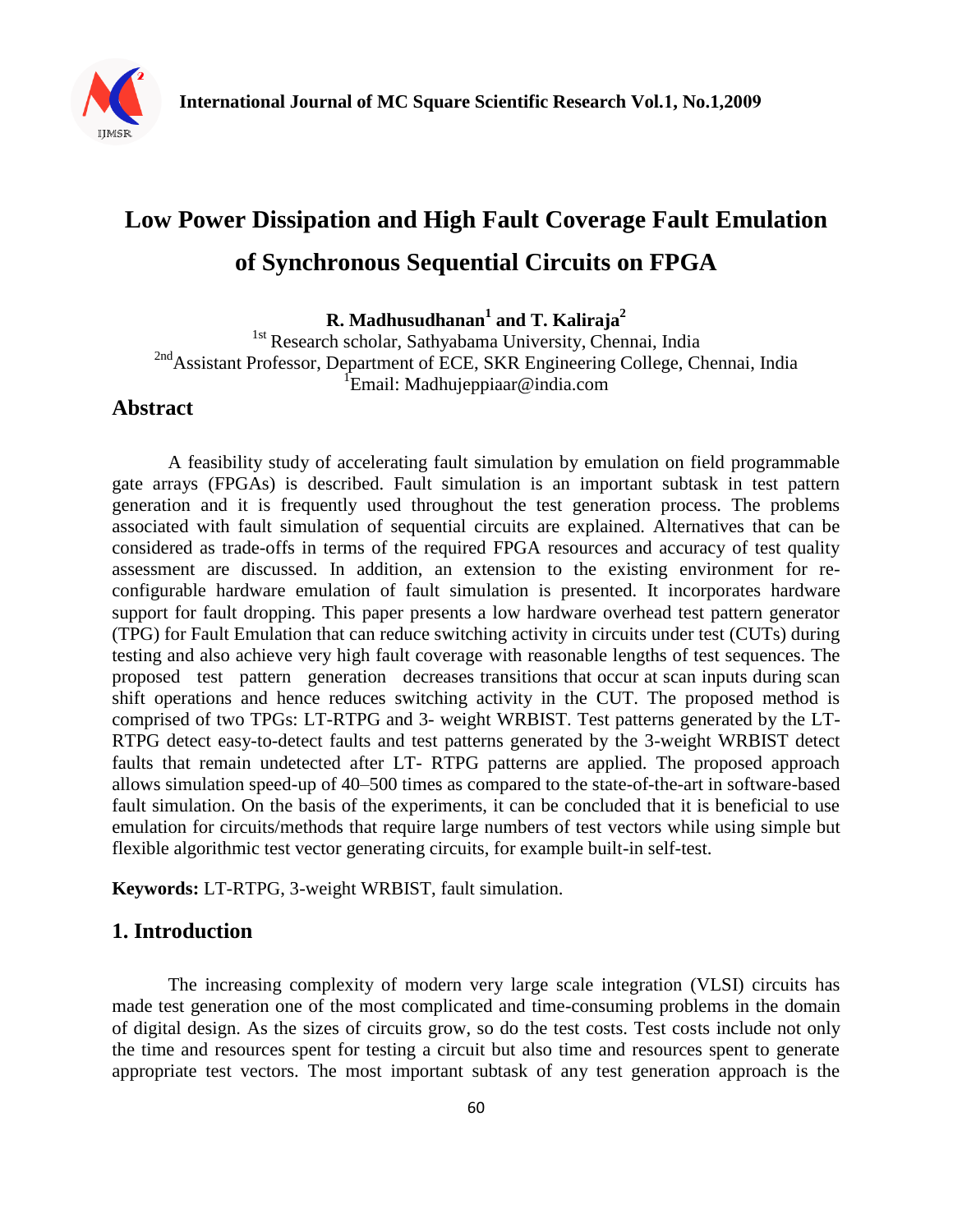

suitability analysis of a given set of test vectors. Fault simulation is the most often used way for that purpose. Efficient fault simulation algorithms for combinational circuits have been known for some time. However, it is the large sequential designs that drive the need for faster implementation (e.g. by hardware emulation). As stated by representatives of the industry (e.g. Motorola at IP-SoC Conference 2003, Grenoble), fault grading times of functional tests for their cores would take up to a decade. Far longer run times have been estimated for larger processor cores .At the same time, reconfigurable hardware devices have been found useful as system modeling environments. This has been made possible by the availability of multi-million-gate field programmable gate arrays (FPGAs). For academic purposes, cheaper devices with rather large capacity, for example the newest Spartan3 chips can be used.

The availability of large FPGAs does not merely allow implementation of the circuit under test with fault models but, additionally, allows the inclusion of test vector generation and output response analysis circuits into a single reconfigurable device. It is important to stress that the current approach is not aiming at testing the FPGA itself or simulating any defects in it: the FPGA is assumed to be tested by the manufacturer. The goal of this paper is to speed- up fault simulation mainly for application- specific integrated circuit (ASIC) and System- on-Chip projects using FPGAs simply as a fast emulation environment. The use of built-in self- test (BIST) would simplify the component testing and the approach proposed in this paper can be used to select optimal BIST structures. For example, the emulation environment can be used for fast fault grading when looking for the best BIST configuration for larger combinational designs. BIST approaches for sequential circuits are lacking a wider acceptance. However, there are classes of sequential cores, where it has been found useful. Schubert and Anheier have proved that most of the cryptographic algorithms are pseudorandom testable; thus, crypto cores can be easily tested by implementing a global BIST approach. In addition, many arithmetic and digital signal processor (DSP) cores are pseudorandom testable. This fact is well supported by the experiments carried out by Raik et al.. Alternatives that can be considered as trade-offs in terms of required FPGA resources and quality of test vectors are discussed in this paper. In addition, an experimental environment for reconfigurable hardware emulation of fault simulation is presented, which supports these different trades- offs.

## **2. Sequential Fault Emulation**

Fault emulation approaches for sequential circuits encounter two major problems summarized in what follows. 1. The sequential fault emulation process takes place as follows. First, fault-free emulation of a circuit is performed. Then, faults are injected one-by-one and for each of them the test stimuli set is emulated. This repetitive emulation requires the circuit to be in an initial state at the beginning of every subsequent emulation stage. The main problem is caused by the fact that after power-up, registers of a circuit will be in an unknown state unless they are set or reset explicitly.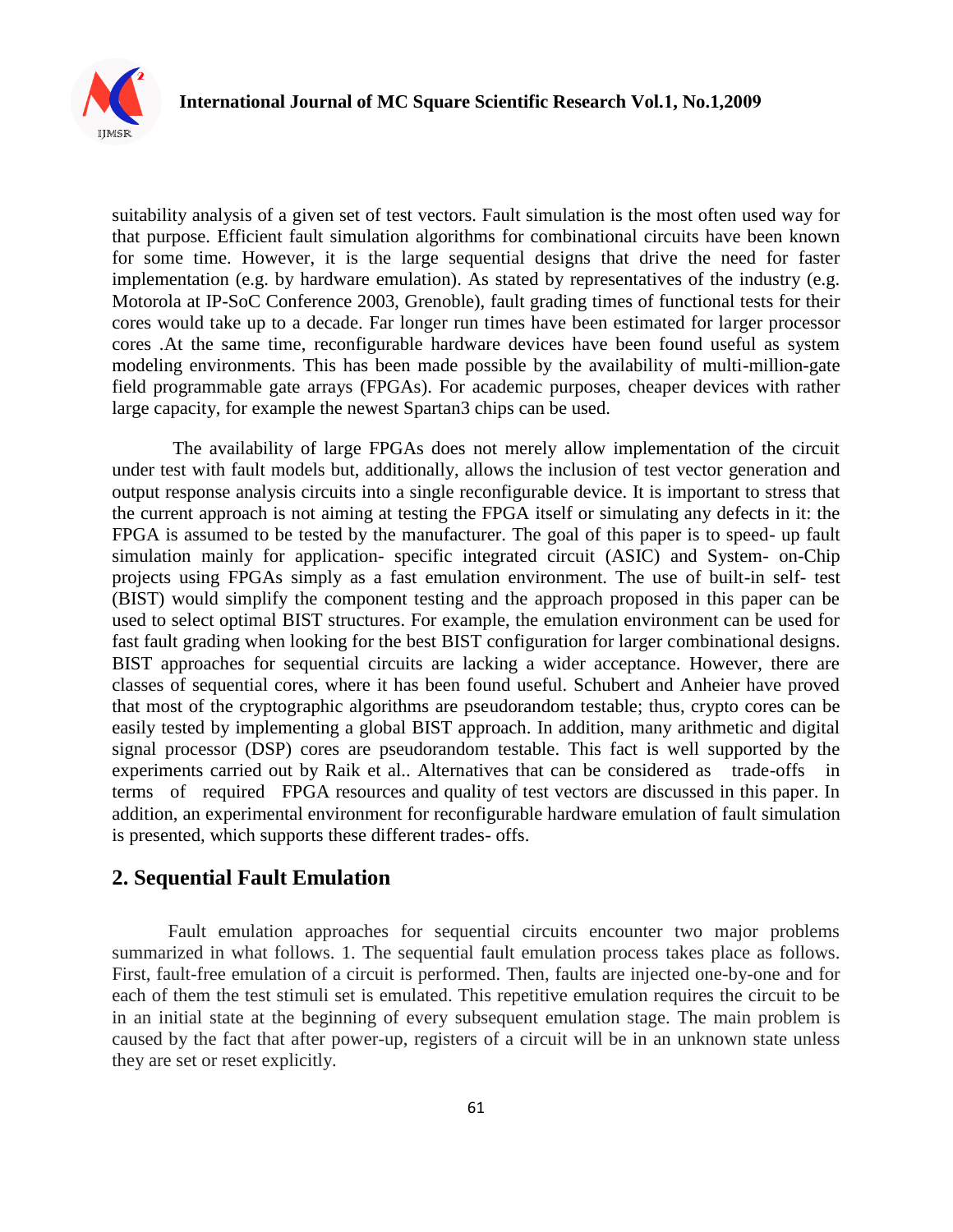

2. The environment, presented in this paper, could be planned to be used with signature analysis, e.g. a multiple input signature register (MISR) for speeding up the fault response analysis. A single X at an input of the MISR would compromise the self-test by making the faultfree signature unpredictable. In that case, all the issues that are related to signature analysis in sequential BIST apply to fault emulation too. In other words, we have to solve the problem of compressing 'don't care' responses to a meaningful signature.

In the following, we present two alternative approaches to sequential fault emulation, which contain the two issues stated previously. The alternatives can be considered as trade-offs in terms of required FPGA resources and fault grading accuracy. Fault emulation with all registers resettable: It is possible to get rid of both the problems mentioned earlier if all the registers in the design are made resettable and the global reset signal is applied at the beginning of the test set. In the general case, not all the registers in sequential designs could be reset. There are two possibilities to solve this issue.

First, it is possible to alter the initial design to contain resettable reg isters only. This approach is used in the current paper. Another option is to modify the circuit only when emulated on the FPGA without modifying the final design itself. The drawback here is that, using this approach, we cannot compare the results directly to the ones of software fault simulation. However, it is a reasonable approach if fast fault grading is needed with limited FPGA resources available.

Encoded 'don't care' value approach: An alternative solution for the problem is to rely on the encoded 'don't care' value approach. It is based on binary encoding of three-valued logic (0, 1, X). Only two bits (a0, a1) are needed for encoding. 0 is encoded as  $(1, 0)$ , 1 as  $(0, 1)$  and X as (0, 0). Table 1 shows the logic used for evaluating the basic gates AND, OR, inverter and XOR. The gates have inputs A, B and output Y. A similar approach has been used in many applications, including the parallel fault simulation method PROOFS. An obvious shortcoming is the duplication of hardware necessary for emulation. The main advantage lies in the fact that the fault emulation results directly match the software simulation.

Table 1Logic used for evaluating the basic gates

|          | Yo                            | Y1                            |
|----------|-------------------------------|-------------------------------|
| AND      | $A_0 \mid B_0$                | $A_1 \& B_1$                  |
| OR       | $A_0$ & $B_0$                 | $A_1 \mid B_1$                |
| Inverter | А,                            | $A_0$                         |
| XOR      | $(A_0 \& B_0)$ $(A_1 \& B_1)$ | $(A_0 \& B_1)$ $(A_1 \& B_0)$ |

# **3. Emulation environment**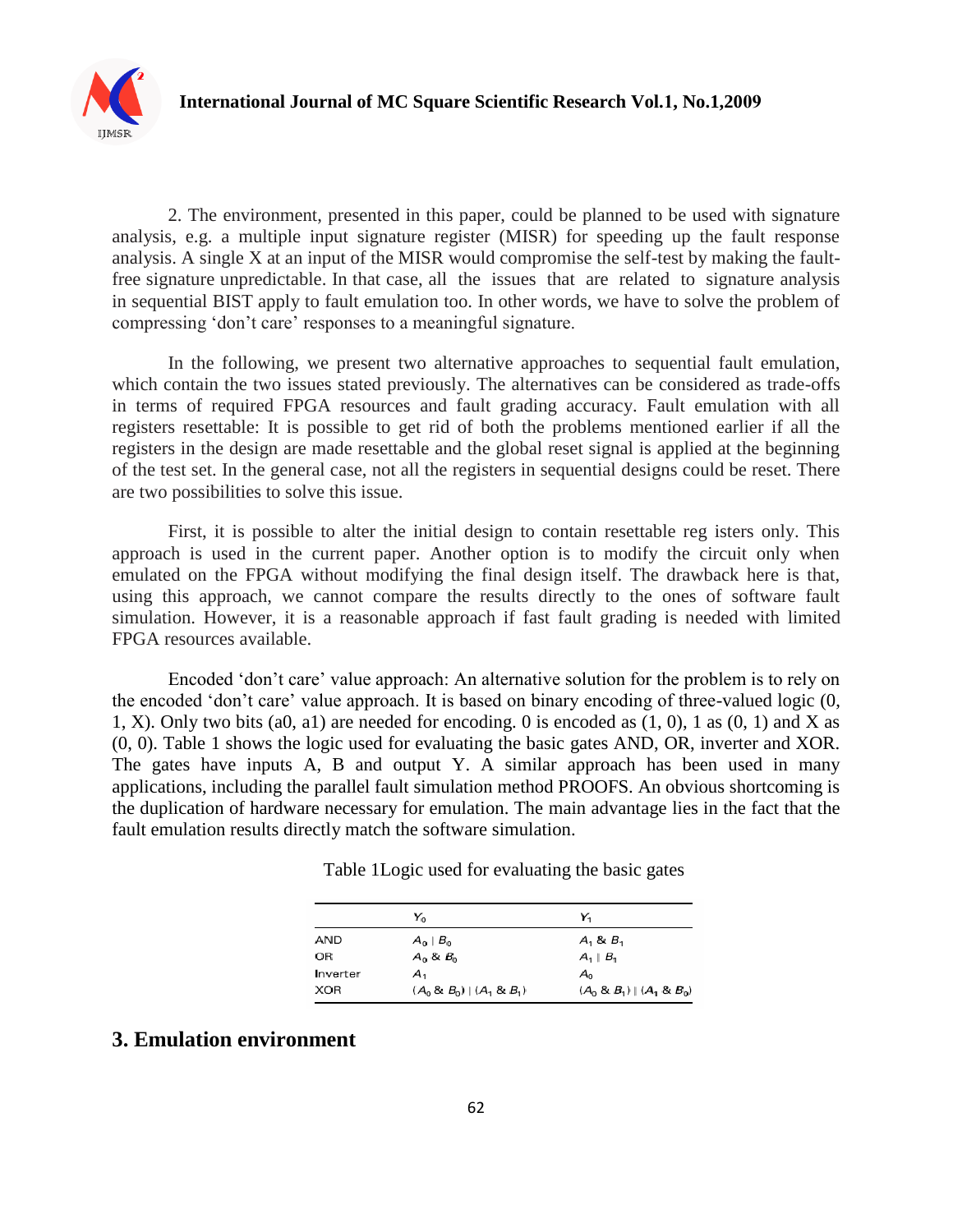

The emulation environment was designed to work together with a turbo tester (TT): a diagnostic software package developed at the Department of Computer Engineering of Tallinn University of Technology]. The TT software (Fig. 1) consists of several test-related tools – test generation by different algorithms (deterministic, random and genetic), test program optimization, fault simulation for combinational and sequential circuits, testability analysis and BIST simulation, to name but a few. The main advantage of TT is that different methods and algorithms for various test problems have been implemented and can be investigated separately of each other or working together in different combinations. So far we have experimented with only the 'Fault Simulation' part (black part in Fig. 1) to be replaced by the proposed emulation approach. In the future, other simulation-related parts might also be considered (grey parts in Fig. 1).



Figure 1 proposed emulation approach

## **4. Initial emulation environment**

It was created keeping in mind that the main purpose was to evaluate the feasibility of replacing fault simulation with emulation. On the basis of that, the main focus was on how to implement circuits to be tested on FPGAs. Less attention has been paid to how to organize a data exchange between hardware and TT. For the first series of experiments, we considered combinational circuits only. Results of experiments with these circuits can be found in a previous work. For sequential circuits, most of the solutions used for combinational circuits could be exploited. The main modification was an extra loop in the controller because sequential circuits require not a single input combination but a sequence consisting of tens or even hundreds of input combinations. Also, instead of hard-coded test sequence generators and output analyzers, loadable modules were introduced. The authors of this paper carried out their first experiments with sequential circuits.

#### **5. Fault insertion**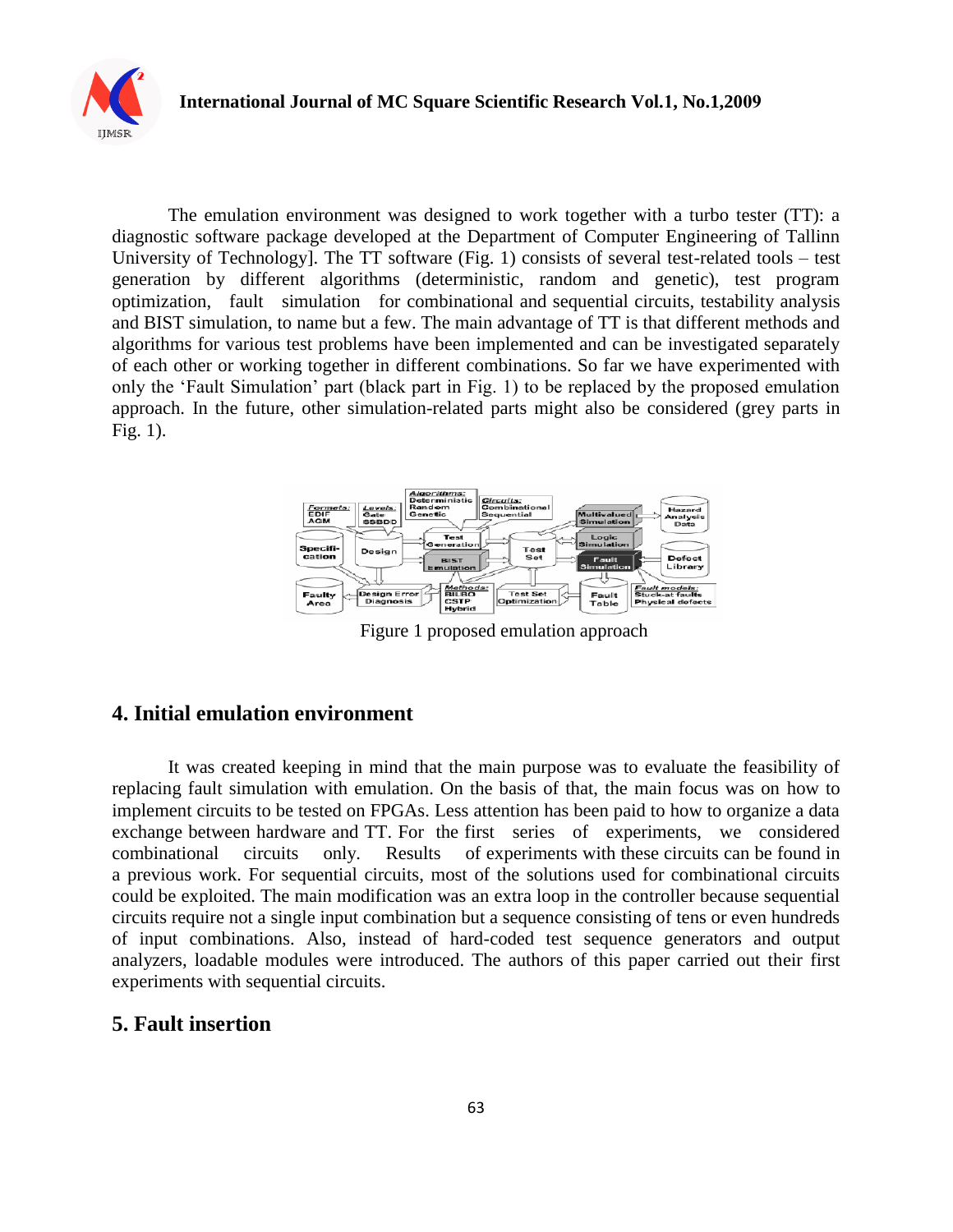

The main problem here was how to represent non-logic features, faults, in such a way that they can be synthesized using standard logic synthesis tools. Since most of the analysis is done using stuck-atone and a stuck-at-zero fault model, the use of multiplexers at fault points was the most obvious one. Also, since a single fault is analyzed at a time typically, decoders were introduced to activate faults (Fig. 2a). The extra multiplexers will increase the gate count  $(3-4 \text{ times})$  and will make the circuit slower (typically 5–10 times). It is not a problem for smaller circuits but may be too prohibitive for larger designs – the circuit may not fit into the target FPGA. A solution is to insert faults selectively. A selection algorithm, essentially a fault set partitioning, is the subject of future research.



Figure 2a Analysis of single fault

The main advantage is that any fault can be selected in a single clock cycle, that is there is no need to shift the code of a fault into the corresponding register. This difference comes from the way a fault point is activated – multiplexers receive activation through distributed decoders (simplified in Fig. 2a), but when using shift- registers, the activation is shifted from one flipflop to another (Fig. 2b). It should also be noted that the order of fault points in the shift-register is important because this affects the length of the wires between different flip-flops. The decoders, on the other hand, require more control lines between the circuit under test and controller. Combining both approaches may be the best solution and a part of our future work is planned in that direction.



Figure 2b Activation of Fault point

## **6. Test vector generation: 3-WEIGHT WRBIST**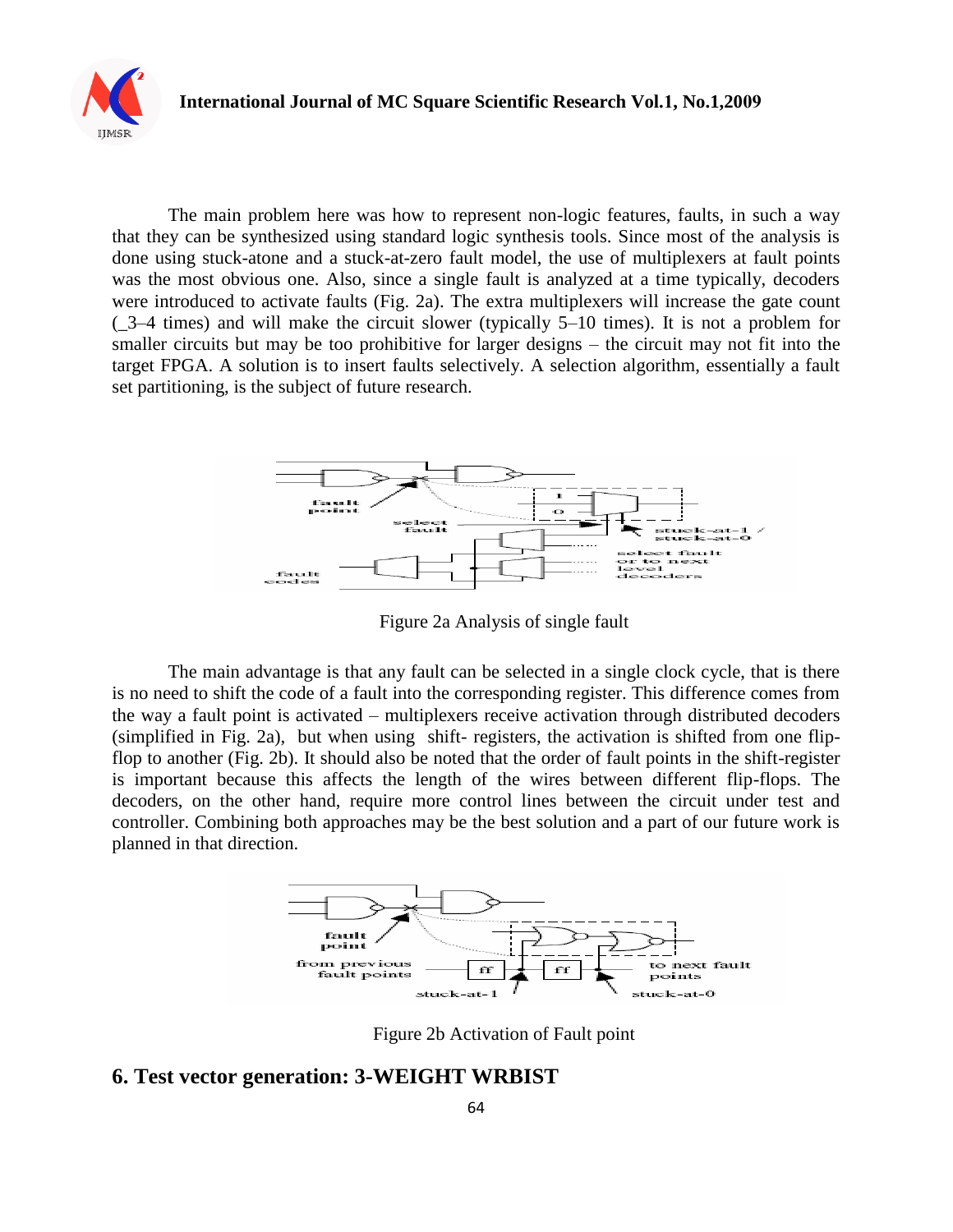

we assume that the sequential CUT has primary and state inputs, and employs full-scan. Even though the proposed BIST TPG is applicable to scan designs with multiple scan chains, we assume that all primary and state inputs are driven by a single scan chain unless stated otherwise (application to multiple scan chains is discussed separately in Section V) only for clarity and convenience of illustration. A test cube is a test pattern that has unspecified inputs. The detection probability of a fault is defined as the probability that a randomly generated test pattern detects the fault [1]. In the 3-weight WRBIST scheme, fault coverage for a random pattern resistant circuit is enhanced by improving detection probabilities of RPRFs; the detection probability of an RPRF is improved by fixing some inputs of the CUT to the values specified in a deterministic test cube for the RPRF. A generator or weight set is a vector that represents weights that are assigned to inputs of the circuit during 3-weight WRBIST. Inputs that are assigned weight 1 (0) are fixed to 1 (0) and inputs that are assigned weight 0. 5 are driven by outputs of the pseudorandom pattern generator, such as an LFSR and a CA. A generator is calculated from a set of deterministic test cubes for RPRFs.

The proposed BIST is comprised of two TPGs: an LT-RTPG and a 3-weight WRBIST Fig.3 . The multiplexer, which drives the input of scan chain, selects a test pattern source between the LT-RTPG and the 3-weight WRBIST. In the first test session, test patterns generated by the LT-RTPG are selected and scanned into the scan chain to detect easy-to-detect faults. In the second session, test patterns that are generated by the 3- weight WRBIST are selected to detect the faults that remain undetected after the first session. Considering the fact that an LT-RTPG can be implemented with very little hardware overhead (only one flip-flop and one AND gate in addition to an LFSR), overall hardware overhead to implement the proposed TPG is determined by hardware overhead for the decoding logic of the 3-weight WRBIST.



Figure 3. 3 weight WRIST

Automation of emulation environment generation was rather easy because of the modular structure of the hardware part. All commonly used modules are written in very high-speed integrated circuit hardware description language (VHDL) that allows parameterizing design units (Fig). CUT – circuit under test, generated by the fault insertion Program CUT-pkg and CUT-top – parameters of CUT and wrapper for CUT to interface with the generic test environment, generated by the wrapper program Two LFSRs – to generate test vectors and to calculate the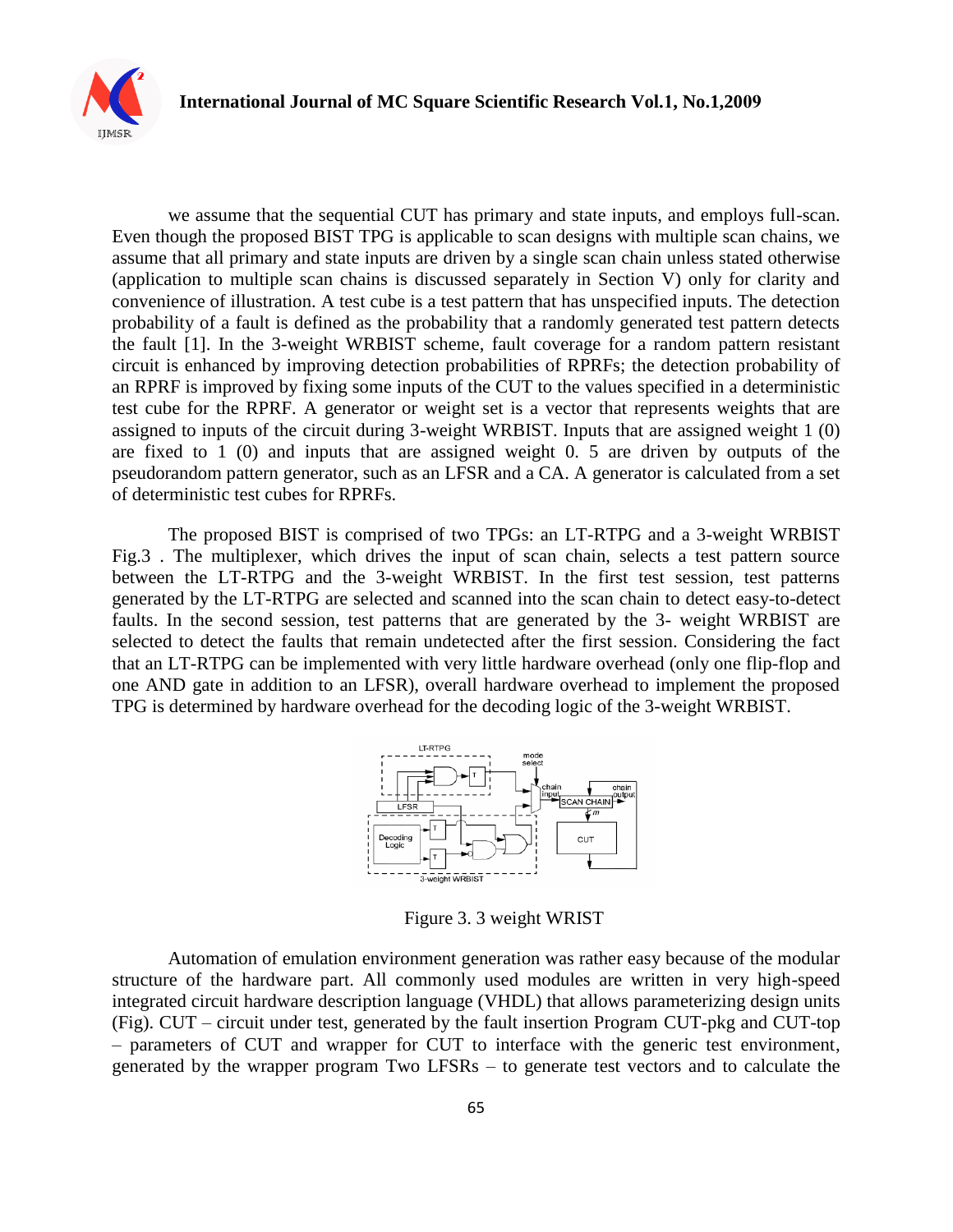

output signature Three counters – one to count test vectors, one to count test sequences and one to count modelled faults (generic VHDL module)



Figure 4 Generic module for VHDL

#### **7. Experimental results**

For the experiments, a with a VirtexE chip XCV2000E was used. All the test patterns were generated by a simulation-based ATPG SBGEN from the TT system. In all the experiments, a fault simulator based on a parallel sequential fault simulation algorithm similar to that in the work of Niermann et al. belonging to TT was implemented. Test circuits were selected from ISCAS'89 and HLSynt'92 benchmark sets to evaluate the speed-up when replacing fault simulation with emulation on FPGA. Results of some benchmarks are presented in this paper to illustrate the gains and losses of our approach. Experiments with a few sequential circuits  $-$  s27, s953 – from ISCAS'85 benchmark are presented for comparison. Columns labeled 'Number of faults' illustrates the complexity of the test circuits.

Table I comparison of sequential circuits s27,s953 from ISCAS'85

| Circuit | Resettable registers |                   |  |
|---------|----------------------|-------------------|--|
|         | Number of faults     | Fault coverage, % |  |
| s27     | 46                   | 100               |  |
| 8953    | 1222                 | 98.2              |  |
| \$5378  | 5508                 | 66.9              |  |
| s 13207 | 12356                | 26.2              |  |
| \$15850 | 13.382               | 32.0              |  |

#### **8. Conclusion**

This paper has presented a new approach to fault emulation for synchronous sequential circuits. The method implements fully resettable and encoded third value fault grading acceleration. Furthermore, it includes hardware support for fault dropping. The description of an FPGA- based emulation environment has been presented. Different trade-offs in terms of required FPGA resources and accuracy of test quality assessment for fault emulation has been researched. Faults that escape LT-RTPG test sequences are detected by test patterns generated by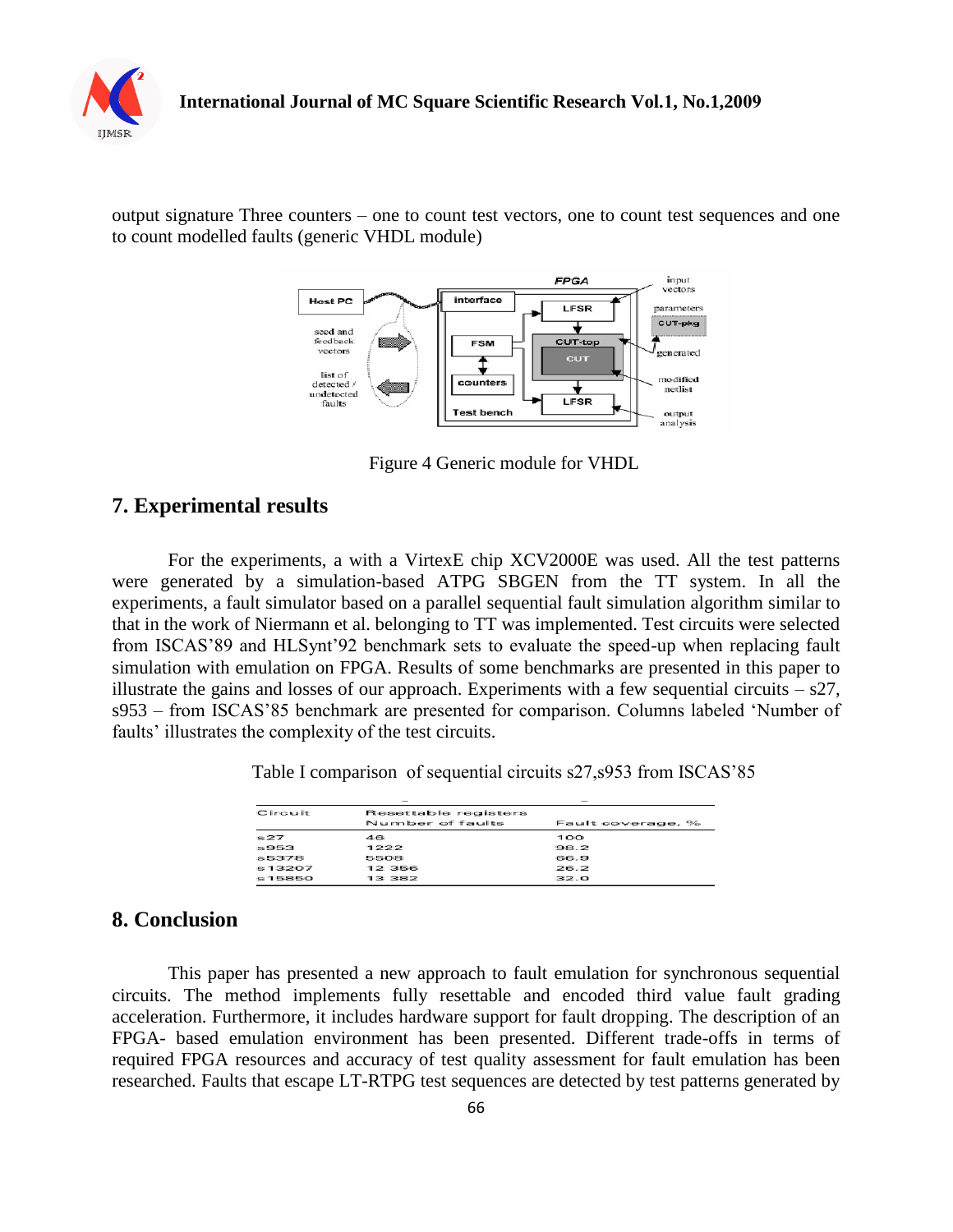

the 3-weight WRBIST. The number of weight sets (generators) is minimized by guiding the proposed ATPG with cost functions that reflect the number of conflicting inputs to be incurred by setting an input to a binary value. Experimental results for large industrial circuits demonstrate that the proposed TPG can significantly improve fault coverage of LFSR generated test sequences with low hardware overhead.

# **References**

1. Bardell, P. H., W. H. McAnney, and J. Savir, "Built-In Test for VLSI: Pseudorandom Techniques", New York: Wiley, 1987.

2. Hellebrand, S., J. Rajski, S. Tarnick, S. Venkataraman, and B. Courtois, "Built-In test for circuits with scan based on reseeding of multiple polynomial linear feedback shift registers," IEEE Trans. Comput., vol.44, no. 2, pp. 223–233,1995.

3. Zacharia, N., J. Rajski, and J. Tyszer, "Decompression of test data using variable-length seed LFSRs", in Proc. IEEE 13th VLSI Test Symp., pp. 426–433, 1995.

4. Hellebrand, S., S. Tarnick, and J. Rajski, "Generation of vector patterns through reseeding of multiple-polynomial linear feedback shift registers," in Proc. IEEE Int. Test Conf., pp. 120– 129, 1992.

5. Touba, N. A, and E. J. McCluskey, "Altering a pseudo-random bit sequence for scan-based BIST", in Proc. IEEE Int. Test Conf.,pp.167–175, 1996.

6. Chatterjee, M, and D. K. Pradhan, "A new pattern biasing technique for BIST", in Proc. VLSITS, pp. 417–425, 1995.

7. Tamarapalli, N, and J. Rajski, "Constructive multi-phase test point insertion for scan-based BIST", in Proc. IEEE Int. Test Conf, pp. 649–658, 1996.

8. Savaria, Y., B. Lague, and B. Kaminska, "A pragmatic approach to the design of self-testing circuits", in Proc. IEEE Int. Test Conf., pp.745–754, 1989.

9. Hartmann, J, and G. Kemnitz, "How to do weighted random testing for BIST", in Proc. IEEE Int. Conf. Comp. - Aided Design, pp. 568–571, 1993.

10. Waicukauski, J., E. Lindbloom, E.Eichelberger, and O. Forlenza, "A method for generating weighted random test patterns", IEEE Trans. Comp., vol. 33, no. 2, pp. 149–161, 1989.

11. Tsai, H.C., K.T. Cheng, C.J. Lin, and S. Bhawmik, "Efficient test point selection for scanbased BIST", IEEE Trans. VLSI System, vol. 6, no. 4, pp. 667–676, 1998.